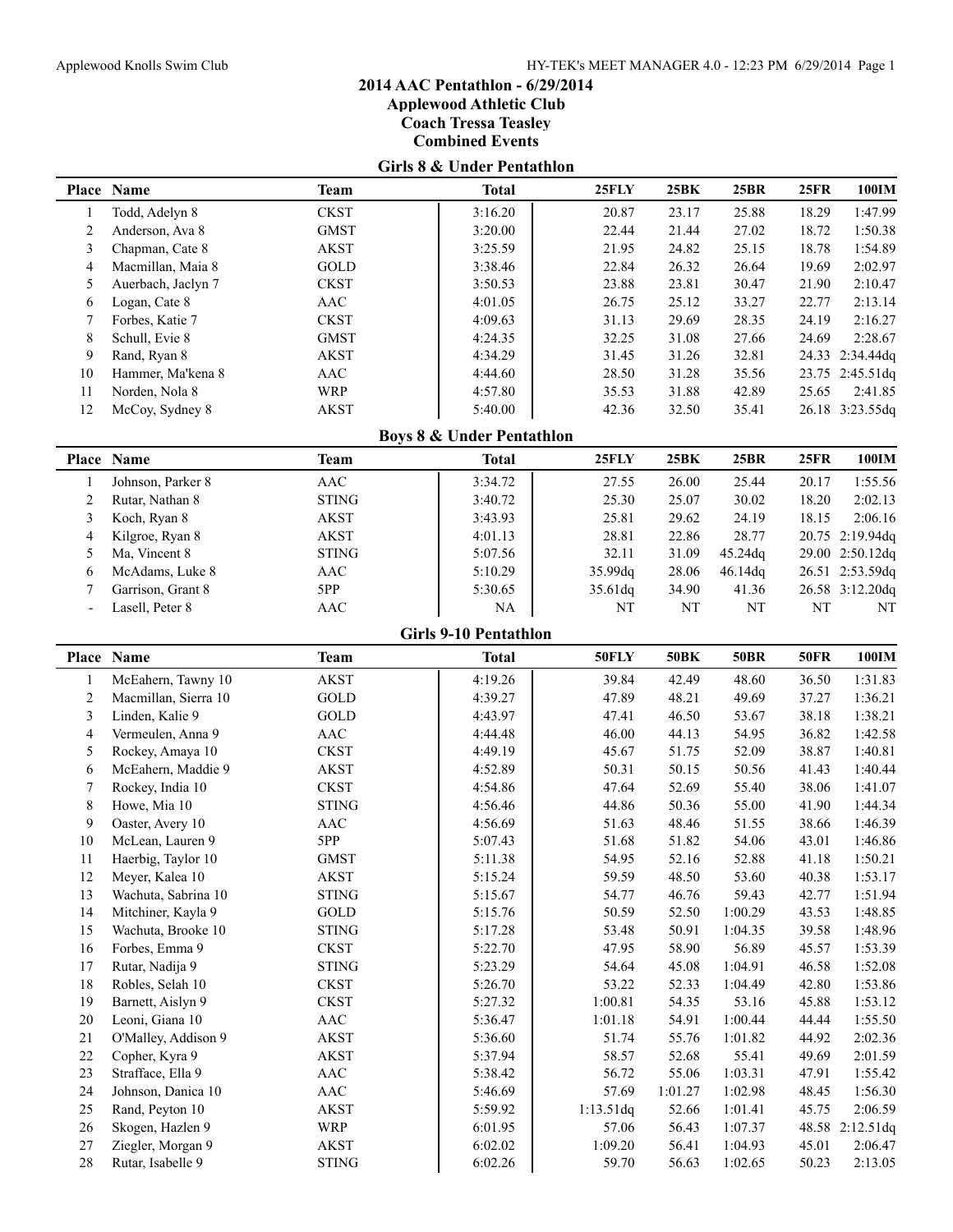**Applewood Athletic Club**

**Coach Tressa Teasley**

**Combined Events**

#### **Girls 9-10 Pentathlon**

|                          | Place Name             | Team         | <b>Total</b>                | 50FLY        | <b>50BK</b> | <b>50BR</b> | <b>50FR</b> | 100IM           |
|--------------------------|------------------------|--------------|-----------------------------|--------------|-------------|-------------|-------------|-----------------|
| $\overline{\phantom{0}}$ | Wilson, Addie 10       | <b>AKST</b>  | NA                          | 1:11.31      | 1:05.89     | 1:02.06     | NT          | NT              |
|                          |                        |              | <b>Boys 9-10 Pentathlon</b> |              |             |             |             |                 |
|                          | Place Name             | Team         | <b>Total</b>                | <b>50FLY</b> | <b>50BK</b> | <b>50BR</b> | <b>50FR</b> | 100IM           |
|                          | Hart, Eric 10          | <b>CKST</b>  | 4:22.28                     | 38.89        | 46.31       | 50.10       | 34.89       | 1:32.09         |
| 2                        | Friedman, Zach 10      | AAC          | 4:33.10                     | 47.57        | 42.93       | 49.94       | 37.59       | 1:35.07         |
| 3                        | Garrison, Connor 10    | 5PP          | 4:39.24                     | 40.59        | 49.15       | 55.40       | 37.01       | 1:37.09         |
| 4                        | McCoy, Dominic 9       | AKST         | 4:42.57                     | 44.47        | 50.25       | 51.36       | 38.59       | 1:37.90         |
| 5                        | Tuitele, Roe 9         | AKST         | 5:08.06                     | 51.17        | 53.69dq     | 55.65       | 39.49       | 1:48.06         |
| 6                        | Skrzekut, Ryan 9       | <b>GMST</b>  | 5:13.52                     | 49.76        | 52.06       | 1:04.08     | 38.78       | 1:48.84         |
| 7                        | Kumpf, Cole 10         | <b>STING</b> | 5:14.08                     | 52.16        | 54.78       | 51.62       | 45.50       | 1:50.02         |
| 8                        | Lechner, Oscar 10      | <b>AKST</b>  | 5:14.50                     | 54.76        | 49.81       | 50.29       | 42.43       | $1:57.21$ dq    |
| 9                        | Thomas, Cade 9         | <b>STING</b> | 5:15.96                     | 50.93        | 50.52       | 56.52       | 44.44       | 1:53.55         |
| 10                       | Felton, Marc 10        | <b>GMST</b>  | 5:23.18                     | 56.86        | 52.79       | 57.72       | 41.57       | 1:54.24         |
| 11                       | Wyatt, Joseph 9        | <b>STING</b> | 5:51.85                     | 54.58        | 1:00.28     | 1:11.43     | 44.62       | 2:00.94         |
| 12                       | LeBlanc, Casey 10      | AAC          | 5:51.89                     | 57.95        | 55.53       | 1:07.14     | 48.86       | 2:02.41         |
| 13                       | Farrow, Liam 9         | AAC          | 5:52.11                     | 56.70        | 53.43       | 1:12.08     | 45.91       | 2:03.99         |
| 14                       | Koch, Logan 9          | <b>AKST</b>  | 5:57.60                     | 1:02.81      | 1:00.09     | 1:02.93     | 44.34       | 2:07.43         |
| 15                       | Arangua-Egbert, Kyan 9 | WRP          | 6:00.32                     | 54.58        | 52.09       | 1:15.19dq   |             | 43.76 2:14.70dq |
| 16                       | Nicholson, Beck 9      | <b>GMST</b>  | 6:18.32                     | 55.00        | 51.40       | 1:25.05dq   |             | 47.13 2:19.74dq |
| $\overline{\phantom{a}}$ | Greivel, Jackson 10    | AKST         | NA                          | NT           | NT          | NT          | NT          | NT              |
| $\overline{\phantom{0}}$ | Giesen, Ben 9          | <b>WRP</b>   | NA                          | NT           | NT          | NT          | NT          | NT              |

**Girls 11-12 Pentathlon**

|                          | Place Name              | <b>Team</b>           | <b>Total</b> | 50FLY | <b>50BK</b> | <b>50BR</b> | <b>50FR</b> | 100IM   |
|--------------------------|-------------------------|-----------------------|--------------|-------|-------------|-------------|-------------|---------|
| 1                        | McEahern, Sienna 12     | <b>AKST</b>           | 4:06.04      | 39.19 | 40.06       | 46.80       | 33.83       | 1:26.16 |
| $\overline{2}$           | Buchman, Clara 12       | <b>AKST</b>           | 4:07.06      | 41.35 | 41.84       | 42.59       | 34.57       | 1:26.71 |
| 3                        | Thomas, Tori 12         | <b>STING</b>          | 4:10.09      | 41.35 | 41.84       | 42.81       | 34.04       | 1:30.05 |
| 4                        | Oaster, Peyton 12       | AAC                   | 4:10.68      | 41.40 | 39.58       | 48.71       | 35.14       | 1:25.85 |
| 5                        | Hart, Abby 12           | <b>CKST</b>           | 4:16.44      | 38.56 | 42.15       | 51.69       | 34.15       | 1:29.89 |
| 6                        | Smith, Thora 12         | <b>AKST</b>           | 4:18.23      | 41.56 | 41.46       | 47.97       | 36.55       | 1:30.69 |
| 7                        | Sprueill, Emma 12       | AAC                   | 4:23.27      | 41.87 | 45.20       | 48.27       | 34.33       | 1:33.60 |
| 8                        | Skrzekut, Samantha 11   | <b>GMST</b>           | 4:30.11      | 45.57 | 42.57       | 52.23       | 36.25       | 1:33.49 |
| 9                        | Dickerson, Anslee 11    | GOLD                  | 4:32.14      | 42.45 | 43.75       | 49.91       | 39.20       | 1:36.83 |
| 10                       | O'Malley, Alyssa 11     | AKST                  | 4:32.66      | 46.22 | 43.74       | 50.06       | 37.80       | 1:34.84 |
| 11                       | Harrington, Katee 12    | AAC                   | 4:32.83      | 45.37 | 46.12       | 48.25       | 38.89       | 1:34.20 |
| 12                       | Farrow, Sage 12         | AAC                   | 4:32.97      | 44.75 | 44.76       | 51.75       | 36.77       | 1:34.94 |
| 13                       | Koch, Kaydee 12         | <b>AKST</b>           | 4:33.93      | 42.49 | 47.12       | 52.75       | 34.32       | 1:37.25 |
| 14                       | Friedman, Kenzie 12     | AAC                   | 4:34.60      | 48.66 | 44.30       | 47.33       | 38.13       | 1:36.18 |
| 15                       | Tuitele, Fiona 12       | <b>AKST</b>           | 4:38.40      | 46.79 | 44.66       | 47.15       | 37.65       | 1:42.15 |
| 16                       | Schumacher, Grace 12    | $\operatorname{GOLD}$ | 4:39.34      | 44.58 | 46.09       | 51.96       | 39.01       | 1:37.70 |
| 17                       | Metzler, Sydney 11      | 5PP                   | 4:41.39      | 38.41 | 46.69       | 1:00.22     | 36.50       | 1:39.57 |
| 18                       | McAdams, Abbie 11       | AAC                   | 4:42.07      | 42.39 | 45.55       | 57.85       | 36.73       | 1:39.55 |
| 19                       | Lechner, Simone 12      | <b>AKST</b>           | 4:43.38      | 47.95 | 42.46       | 53.84       | 40.12       | 1:39.01 |
| 20                       | Stienmier, Lucy Kate 11 | AAC                   | 4:52.81      | 49.84 | 49.34       | 53.68       | 39.68       | 1:40.27 |
| 21                       | Hammer, Sydney 12       | AAC                   | 4:53.35      | 55.25 | 47.16       | 48.62       | 38.97       | 1:43.35 |
| 22                       | Chapman, Ella 11        | AKST                  | 4:54.31      | 49.68 | 49.04       | 53.34       | 38.23       | 1:44.02 |
| 23                       | Barbato, Sara 11        | AAC                   | 4:54.73      | 50.91 | 49.73       | 49.65       | 40.35       | 1:44.09 |
| 24                       | Rainer, Alli 12         | GOLD                  | 5:00.82      | 53.54 | 51.12       | 51.97dq     | 37.38       | 1:46.81 |
| 25                       | Langedyk, Katrien 11    | AAC                   | 5:04.44      | 50.13 | 47.87       | 57.83       | 43.84       | 1:44.77 |
| 26                       | Kingston, Liana 11      | AAC                   | 5:05.68      | 53.28 | 47.09       | 57.31       | 40.59       | 1:47.41 |
| 27                       | Haydon, Madeleine 11    | <b>AKST</b>           | 5:07.63      | 50.81 | 53.60       | 50.23       | 42.40       | 1:50.59 |
| 28                       | Skogen, Aunika 11       | WRP                   | 5:12.73      | 52.73 | 56.69       | 49.83       | 42.38       | 1:51.10 |
| $\overline{\phantom{a}}$ | Gardner, Erica 12       | <b>GMST</b>           | NA           | NT    | NT          | NT          | NT          | NT      |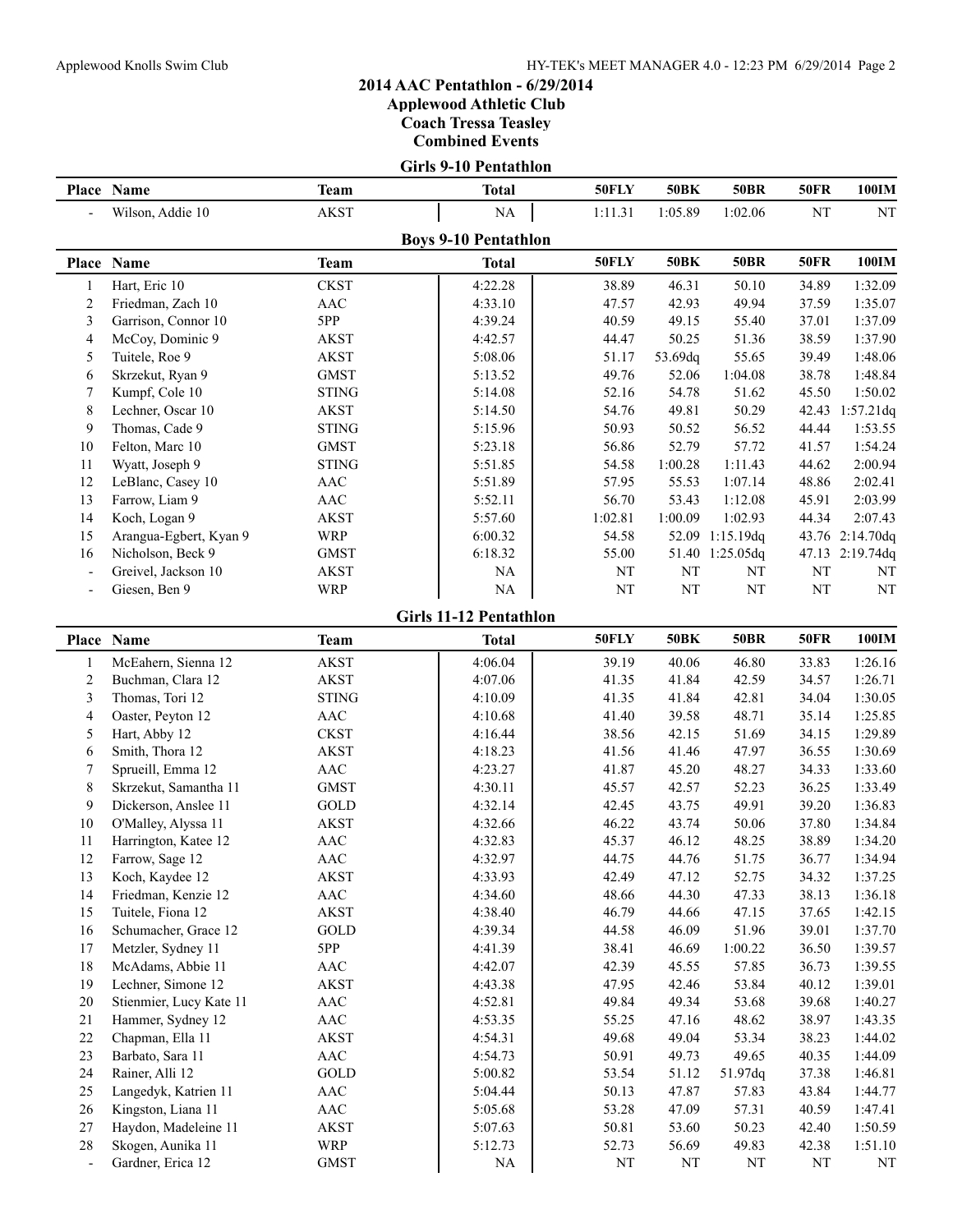**Applewood Athletic Club**

**Coach Tressa Teasley**

**Combined Events**

### **Girls 11-12 Pentathlon**

| Place | <b>Name</b>               | Team        | <b>Total</b>                                | <b>50FLY</b> | 50BK  | 50BR    | <b>50FR</b> | 100IM     |
|-------|---------------------------|-------------|---------------------------------------------|--------------|-------|---------|-------------|-----------|
|       | Chapman, Kate 11          | GOLD        | <b>NA</b>                                   | 52.18        | 49.83 | 1:02.09 | 43.94       | NT.       |
|       | McCoy, Morgan 12          | <b>AKST</b> | <b>NA</b>                                   | 47.34        | 42.69 | 53.52   | NΤ          | 1:33.87   |
|       | Claveau, Maya 12          | WRP         | NA.                                         | NΤ           | NT    | NΤ      | NΤ          | <b>NT</b> |
|       | Martinsen-Burke, Celia 11 | WRP         | NA                                          | NΤ           | NT    | NΤ      | 40.97       | NT        |
|       |                           |             | $D_{\text{area}}$ 11 12 $D_{\text{cutoff}}$ |              |       |         |             |           |

|    | <b>BOVS 11-12 Pentathion</b> |              |         |              |             |             |             |           |  |  |
|----|------------------------------|--------------|---------|--------------|-------------|-------------|-------------|-----------|--|--|
|    | Place Name                   | Team         | Total   | <b>50FLY</b> | <b>50BK</b> | <b>50BR</b> | <b>50FR</b> | 100IM     |  |  |
|    | Warner, Tate 12              | GOLD         | 3:43.73 | 34.37        | 37.83       | 40.96       | 31.20       | 1:19.37   |  |  |
| 2  | Strid, Logan 12              | <b>CKST</b>  | 3:51.35 | 37.67        | 38.20       | 45.17       | 31.08       | 1:19.23   |  |  |
| 3  | Knaut, Kyle 12               | GOLD         | 4:05.93 | 38.64        | 42.06       | 46.09       | 34.96       | 1:24.18   |  |  |
| 4  | Mitchiner, Kyle 12           | GOLD         | 4:06.55 | 39.50        | 40.69       | 46.84       | 34.19       | 1:25.33   |  |  |
| 5  | Townsend, Alex 12            | GOLD         | 4:19.58 | 39.69        | 45.83       | 46.81       | 34.29       | 1:32.96   |  |  |
| 6  | Penn, Andrew 12              | <b>GMST</b>  | 4:23.34 | 39.25        | 39.84       | 51.56       | 34.06       | 1:38.63dq |  |  |
|    | Shimada, Seitaro 11          | GOLD         | 4:36.23 | 46.47        | 44.49       | 52.79       | 39.00       | 1:33.48   |  |  |
| 8  | Marmitt, Jack 12             | AAC          | 4:40.49 | 46.89        | 45.76       | 51.85       | 37.33       | 1:38.66   |  |  |
| 9  | Barnett, Sullivan 12         | <b>CKST</b>  | 4:47.68 | 46.38        | 54.13       | 49.25       | 39.82       | 1:38.10   |  |  |
| 10 | Vermeulen, Bobby 12          | AAC          | 4:50.05 | 50.47        | 50.73       | 48.83       | 39.21       | 1:40.81   |  |  |
| 11 | Braning, Kobe 11             | AAC          | 4:51.57 | 50.46        | 49.24       | 51.62       | 37.66       | 1:42.59   |  |  |
| 12 | Wyatt, Jackson 11            | <b>STING</b> | 4:51.66 | 49.90        | 48.41       | 49.38       | 41.99       | 1:41.98   |  |  |
| 13 | Ackerman, Cole 11            | AKST         | 5:03.84 | 48.63        | 53.77       | 55.06       | 39.63       | 1:46.75   |  |  |
| 14 | Ziegler, Jordan 12           | AKST         | 5:04.66 | 51.22        | 53.75dq     | 55.13       | 38.45       | 1:46.11   |  |  |
| 15 | Perry, Zane 11               | AKST         | 5:12.59 | 58.56        | 47.59       | 56.66       | 38.35       | 1:51.43   |  |  |
| 16 | Massa, Maximo 11             | <b>CKST</b>  | 5:26.53 | 55.13        | 54.31dq     | 58.82       | 42.18       | 1:56.09dq |  |  |
|    | Manley, Zach 12              | GOLD         | NA      | NT           | NT          | NT          | NT          | NT        |  |  |
|    | Wilson, Micah 12             | AKST         | NA      | 44.09        | 41.36       | 52.01       | NT          | NT        |  |  |
|    |                              |              |         |              |             |             |             |           |  |  |

#### **Girls 13-14 Pentathlon**

| Place Name           | Team         | <b>Total</b> | <b>100FLY</b> | 100BK   | 100BR   | <b>100FR</b> | <b>200IM</b>        |
|----------------------|--------------|--------------|---------------|---------|---------|--------------|---------------------|
| Morton, Emily 13     | AAC          | 8:22.15      | 1:25.87       | 1:22.91 | 1:30.58 | 1:11.59      | 2:51.20             |
| Wompey, Elizabeth 14 | <b>AKST</b>  | 8:26.99      | 1:31.77       | 1:16.55 | 1:40.21 | 1:08.02      | 2:50.44             |
| Ford, Grace 14       | AAC          | 8:32.64      | 1:25.87       | 1:25.34 | 1:31.15 | 1:09.91      | 3:00.37             |
| Luna, Marina 13      | <b>WRP</b>   | 8:42.47      | 1:32.31       | 1:28.67 | 1:31.62 | 1:12.40      | 2:57.47             |
| Sutton, Bailey 14    | <b>STING</b> | 9:00.49      | 1:35.78       | 1:24.52 | 1:35.69 | 1:14.76      | 3:09.74             |
| Leslie, Lauryn 14    | AAC          | 9:02.36      | 1:28.19       | 1:28.65 | 1:44.59 | 1:08.40      | 3:12.53             |
| Mills, Maggie 14     | <b>STING</b> | 9:15.23      | 1:30.78       | 1:27.42 | 1:47.59 | 1:17.01      | 3:12.43             |
| Braning, Kali 13     | AAC          | 9:25.81      | 1:37.97       | 1:31.46 | 1:43.66 | 1:22.46      | 3:10.26             |
| Solis, Sarah 14      | <b>STING</b> | 9:47.08      | 1:40.10       | 1:40.98 | 1:37.62 | 1:20.86      | 3:27.52             |
| Koreny, Julianna 13  | AKST         | 9:48.55      | 1:40.25       | 1:33.28 | 1:40.53 |              | $1:17.17$ 3:37.32dq |
| Harrington, Emily 14 | AAC          | 9:50.45      | 1:47.82       | 1:35.54 | 1:36.03 | 1:30.44      | 3:20.62             |
| Bethe, Molly 13      | AAC          | 9:59.03      | 1:44.85dq     | 1:36.04 | 1:46.41 | 1:24.00      | 3:27.73             |
| Lorenz, Morgan 14    | AAC          | 10:13.56     | 1:47.43       | 1:39.20 | 1:50.07 | 1:24.99      | 3:31.87             |
|                      |              |              |               |         |         |              |                     |

#### **Boys 13-14 Pentathlon**

|   | <b>Place Name</b>        | Team         | Total     | <b>100FLY</b> | 100BK        | 100BR   | <b>100FR</b> | <b>200IM</b>        |
|---|--------------------------|--------------|-----------|---------------|--------------|---------|--------------|---------------------|
|   | Hoppes, Benjamin 14      | <b>STING</b> | 7:42.45   | 1:16.78       | 1:20.03      | 1:23.26 | 1:02.28      | 2:40.10             |
|   | Jacques-Smith, Jordan 14 | AKST         | 7:52.61   | 1:20.19       | 1:18.64      | 1:30.13 | 1:02.89      | 2:40.76             |
|   | Thomas, Tanner 13        | <b>STING</b> | 8:14.92   | 1:22.45       | 1:21.51      | 1:32.90 | 1:09.42      | 2:48.64             |
| 4 | Porter, Micah 14         | AAC          | 8:28.60   | 1:15.22       | 1:27.98      | 1:34.50 | 1:09.83      | 3:01.07             |
|   | Hannaway, Flynn 13       | AKST         | 8:34.78   | 1:28.49       | 1:24.81      | 1:34.36 |              | $1:08.32$ 2:58.80dq |
| 6 | Dalton, Tanner 13        | <b>WRP</b>   | 8:46.46   | 1:28.37       | 1:25.58      | 1:39.44 | 1:09.84      | 3:03.23             |
|   | Linder, Wes 14           | AAC          | 9:41.86   | 1:33.46       | 1:39.24      | 1:51.78 | 1:17.28      | 3:20.10             |
| 8 | Dressel-Martin, Taage 13 | AAC          | 10:06.72  | 1:55.24da     | $1:58.39$ dq | 1:41.22 |              | 1:36.72 2:55.15dq   |
|   | Walters, Jack 13         | AAC          | <b>NA</b> | NT            | 1:53.58      | 1:50.51 | 1:33.23      | 3:50.79             |
|   | Jeffrey, Carson 13       | AKST         | NA        | NT            | NT           | NT      | NT           | NT                  |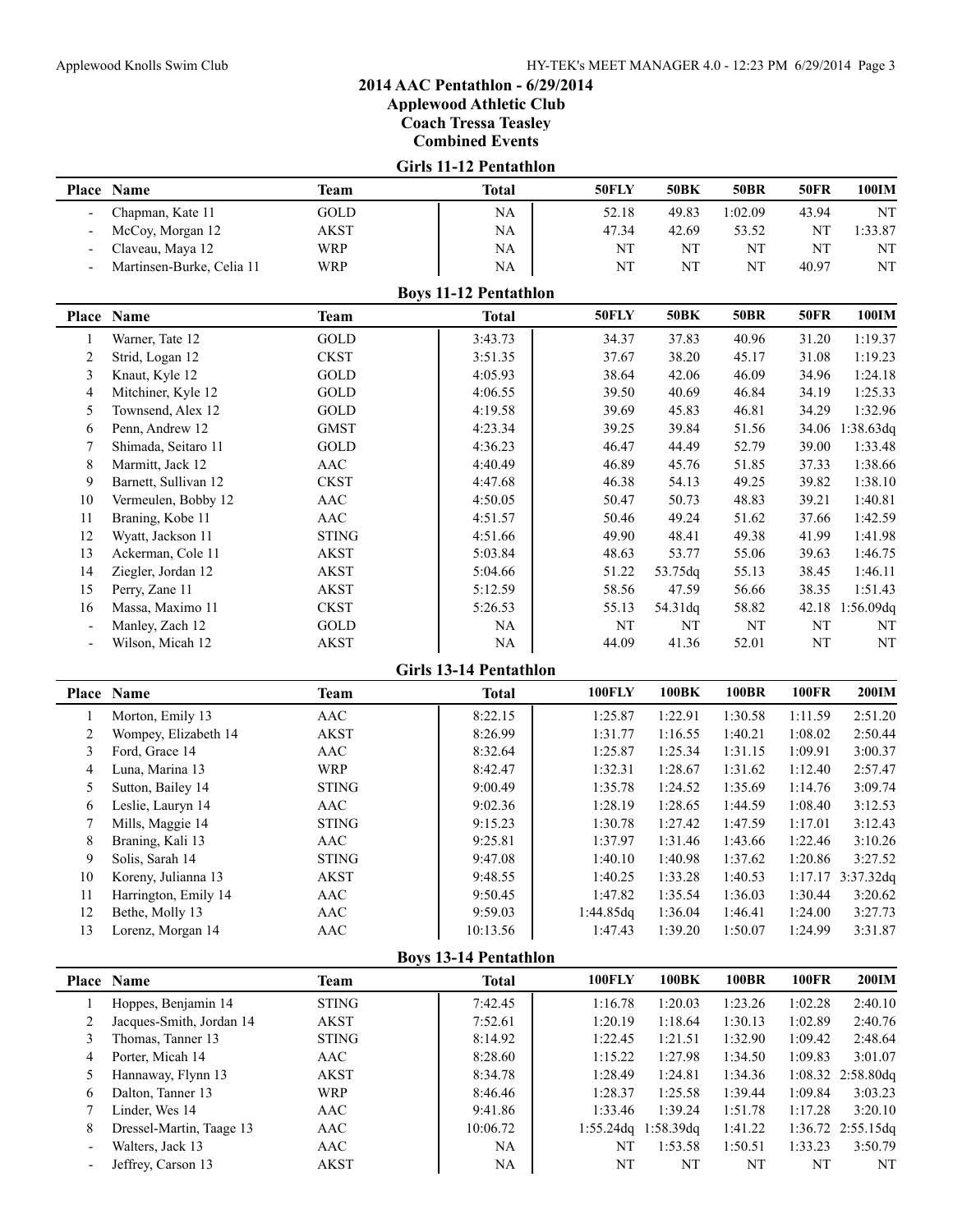**Applewood Athletic Club**

**Coach Tressa Teasley**

**Combined Events**

|                          |                         |              | <b>Boys 13-14 Pentathlon</b>  |               |           |              |              |                   |
|--------------------------|-------------------------|--------------|-------------------------------|---------------|-----------|--------------|--------------|-------------------|
|                          | Place Name              | <b>Team</b>  | <b>Total</b>                  | <b>100FLY</b> | 100BK     | <b>100BR</b> | <b>100FR</b> | 200IM             |
| $\overline{a}$           | Redhorse, Nicholas 14   | <b>WRP</b>   | $\rm NA$                      | $\rm{NT}$     | $\rm{NT}$ | NT           | NT           | NT                |
|                          |                         |              | <b>Girls 15-16 Pentathlon</b> |               |           |              |              |                   |
|                          | Place Name              | <b>Team</b>  | <b>Total</b>                  | 100FLY        | 100BK     | <b>100BR</b> | <b>100FR</b> | <b>200IM</b>      |
| 1                        | MacCallum, Emma 15      | AAC          | 8:31.98                       | 1:20.30       | 1:22.91   | 1:38.16      | 1:11.74      | 2:58.87           |
| $\overline{c}$           | Huff, Devin 16          | <b>CKST</b>  | 8:32.37                       | 1:25.60       | 1:29.15   | 1:29.55      | 1:15.03      | 2:53.04           |
| 3                        | Schull, Kaylyn 15       | <b>GMST</b>  | 8:36.87                       | 1:26.89       | 1:19.68   | 1:34.66      | 1:15.18      | 3:00.46           |
| 4                        | Smith, Lydia 15         | <b>AKST</b>  | 9:06.95                       | 1:39.37       | 1:29.24   | 1:30.15      | 1:20.13      | 3:08.06           |
| 5                        | Bristol, Logan 15       | GOLD         | 9:08.05                       | 1:30.97       | 1:28.43   | 1:39.84      | 1:15.83      | 3:12.98           |
| 6                        | Bittle, Amy 16          | <b>STING</b> | 9:45.30                       | 1:39.16       | 1:29.90   | 1:53.66      | 1:21.59      | 3:20.99           |
| 7                        | Lau, Laura 16           | AAC          | 9:47.91                       | 1:35.70       | 1:38.53   | 1:49.72      | 1:21.23      | 3:22.73           |
| 8                        | Yeager, Emily 15        | <b>STING</b> | 10:25.06                      | 1:47.45       | 1:37.69   | 1:59.27      | 1:25.53      | 3:35.12           |
| $\overline{\phantom{a}}$ | Hartnett, Jacqueline 15 | 5PP          | $\rm NA$                      | $\rm{NT}$     | NT        | NT           | NT           | NT                |
| $\overline{a}$           | Knaut, Gretchen 15      | GOLD         | $\rm NA$                      | $\rm{NT}$     | NT        | NT           | $\rm{NT}$    | NT                |
|                          |                         |              | <b>Boys 15-16 Pentathlon</b>  |               |           |              |              |                   |
|                          | Place Name              | <b>Team</b>  | <b>Total</b>                  | 100FLY        | 100BK     | <b>100BR</b> | <b>100FR</b> | <b>200IM</b>      |
| 1                        | Skelton, Liam 15        | <b>STING</b> | 7:19.47                       | 1:12.69       | 1:08.98   | 1:20.85      | 1:01.49      | 2:35.46           |
| 2                        | Sutton, Alec 16         | <b>STING</b> | 7:21.91                       | 1:13.65       | 1:10.35   | 1:20.19      | 59.57        | 2:38.15           |
| 3                        | Jacob, Dylan 15         | <b>GMST</b>  | 7:26.06                       | 1:14.18       | 1:13.66   | 1:25.46      | 59.63        | 2:33.13           |
| 4                        | Warner, Reade 15        | GOLD         | 7:33.01                       | 1:10.79       | 1:12.60   | 1:29.83      | 1:03.13      | 2:36.66           |
| 5                        | Huang, Albert 16        | GOLD         | 7:38.43                       | 1:09.64       | 1:18.04   | 1:27.87      | 1:03.65      | 2:39.23           |
| 6                        | Jain, Shalil 16         | <b>STING</b> | 8:01.23                       | 1:22.81       | 1:13.82   | 1:34.84      | 1:02.93      | 2:46.83           |
| 7                        | Hoppes, Caleb 16        | <b>STING</b> | 8:04.38                       | 1:25.40       | 1:19.17   | 1:24.44      | 1:08.84      | 2:46.53           |
| 8                        | Lively, Chris 15        | <b>AKST</b>  | 8:14.67                       | 1:18.63       | 1:20.66   | 1:36.56      | 1:08.46      | 2:50.36           |
| 9                        | Foust, Jacob 16         | <b>GMST</b>  | 8:35.58                       | 1:20.28       | 1:35.23   | 1:24.53      | 1:09.82      | 3:05.72           |
| 10                       | Thomas, Kyle 15         | <b>STING</b> | 8:36.67                       | 1:16.37       | 1:28.13   | 1:36.30      | 1:09.84      | 3:06.03           |
| 11                       | Harris, Joe 15          | GOLD         | 8:42.93                       | 1:30.37       | 1:20.87   | 1:30.56      |              | 1:05.20 3:15.93dq |
| 12                       | Thomas, Nick 15         | <b>STING</b> | 8:59.20                       | 1:34.21       | 1:20.30   | 1:30.04      |              | 1:10.67 3:23.98dq |
| 13                       | McKelvy, Daniel 16      | <b>STING</b> | 9:01.22                       | 1:35.38       | 1:32.90   | 1:31.18      | 1:12.67      | 3:09.09           |
| 14                       | Parra, Jacob 15         | <b>STING</b> | 9:04.75                       | 1:32.62       | 1:34.00   | 1:36.15      | 1:15.67      | 3:06.31           |
| 15                       | Bennett, Noah 15        | WRP          | 9:08.34                       | 1:37.14dq     | 1:32.01   | 1:34.62      | 1:10.65      | 3:13.92           |
| 16                       | Lugsch, Dean 15         | AAC          | 9:15.25                       | 1:41.61       | 1:30.00   | 1:38.37      | 1:12.50      | 3:12.77           |
| 17                       | Lugsch, Mitch 15        | <b>AAC</b>   | 9:23.81                       | 1:39.90       | 1:29.09   | 1:42.59      | 1:11.33      | 3:20.90           |
| 18                       | Kumpf, Will 15          | <b>STING</b> | 9:46.52                       | 1:40.85       | 1:41.59   | 1:37.07      | 1:17.72      | 3:29.29           |
|                          |                         |              | <b>Girls 17-18 Pentathlon</b> |               |           |              |              |                   |
|                          | Place Name              | <b>Team</b>  | <b>Total</b>                  | 100FLY        | 100BK     | <b>100BR</b> | <b>100FR</b> | $200$ IM          |
| $\mathbf{1}$             | Moore, Inez 18          | <b>GMST</b>  | 8:05.15                       | 1:15.99       | 1:20.33   | 1:30.16      | 1:07.04      | 2:51.63           |
| $\overline{c}$           | Weed, Erin 18           | AAC          | 8:19.15                       | 1:21.05       | 1:18.77   | 1:29.48      | 1:13.21      | 2:56.64           |
| 3                        | Leslie, Hanna 17        | AAC          | 8:48.44                       | 1:28.66       | 1:18.22   | 1:40.92      | 1:13.41      | 3:07.23           |
| 4                        | Petro, Kailey 17        | <b>STING</b> | 9:38.32                       | 1:40.18       | 1:35.49   | 1:40.65      | 1:20.07      | 3:21.93           |
| 5                        | Hoppes, Natalie 18      | <b>STING</b> | 10:07.03                      | 1:36.22       | 1:45.82   | 1:51.46      | 1:23.33      | 3:30.20           |
| ٠                        | Whitney, Mary K 18      | <b>AKST</b>  | NA                            | 1:22.64       | 1:21.03   | 1:35.28      | 1:07.57      | NT                |
|                          | Plummer, Hannah M 17    | <b>WRP</b>   | NA                            | NT            | NT        | NT           | $\rm{NT}$    | 2:53.73           |
|                          |                         |              | <b>Boys 17-18 Pentathlon</b>  |               |           |              |              |                   |
|                          | Place Name              | <b>Team</b>  | <b>Total</b>                  | <b>100FLY</b> | 100BK     | <b>100BR</b> | <b>100FR</b> | $200$ IM          |
| 1                        | Schick, Ethan 17        | <b>GMST</b>  | 7:02.09                       | 1:02.12       | 1:10.13   | 1:18.62      | 58.69        | 2:32.53           |
| 2                        | Schneider, Jordan 18    | 5PP          | 7:28.10                       | 1:18.24       | 1:13.47   | 1:19.47      | 58.83        | 2:38.09           |
| 3                        | Kepler, Jacob 18        | <b>STING</b> | 7:31.23                       | 1:11.16       | 1:12.93   | 1:27.03      | 1:02.25      | 2:37.86           |
| 4                        | O'Dell, Nick R 18       | GOLD         | 7:54.43                       | 1:12.80       | 1:18.90   | 1:27.20      | 1:05.56      | 2:49.97           |
| 5                        | McNulty, Patrick 17     | <b>STING</b> | 8:04.96                       | 1:19.66       | 1:17.03   | 1:34.44      | 1:05.27      | 2:48.56           |
| 6                        | Jimenez, Alec 17        | 5PP          | 8:05.22                       | 1:20.52       | 1:19.89   | 1:30.75      | 1:05.97      | 2:48.09           |
|                          |                         |              |                               |               |           |              |              |                   |